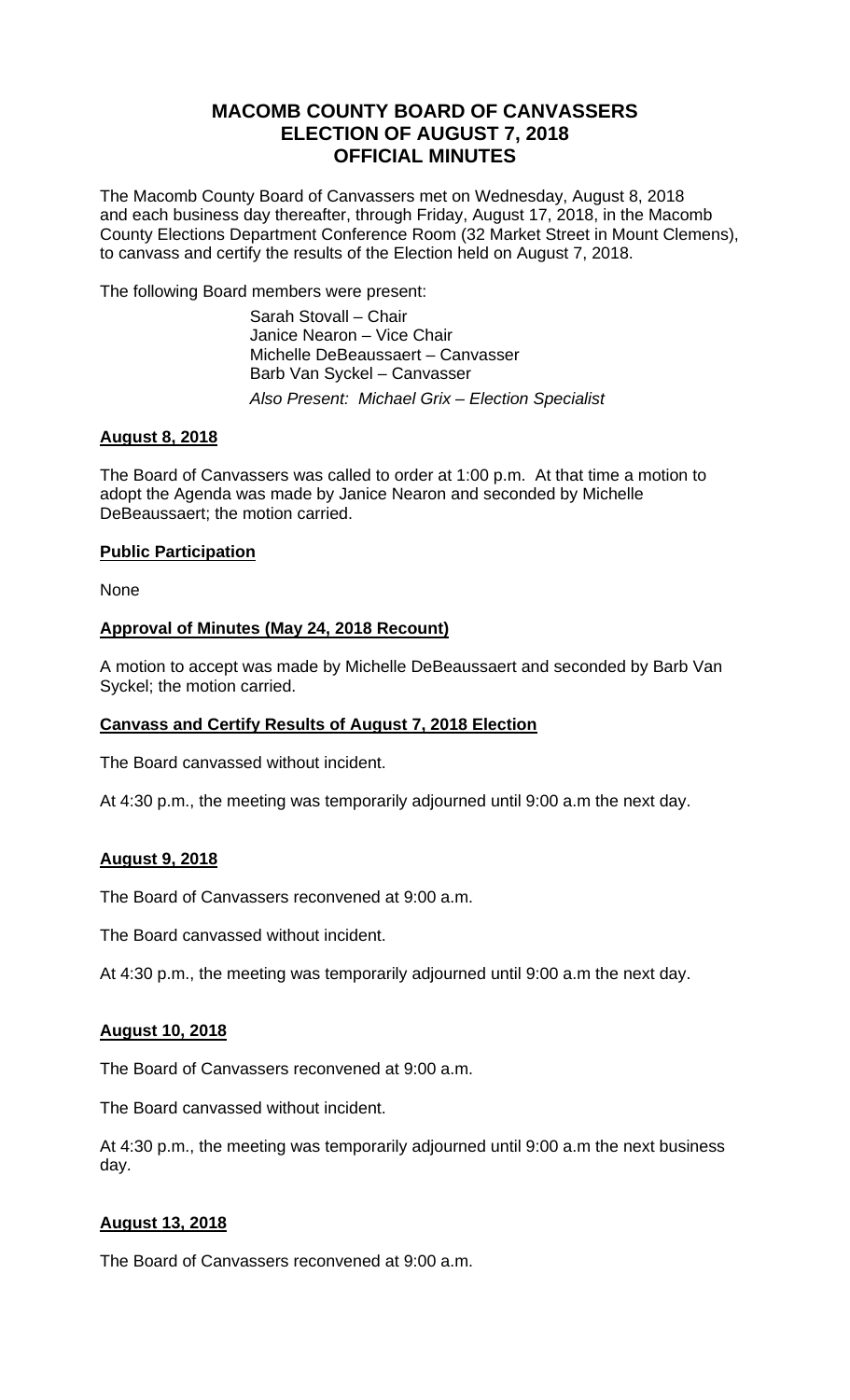#### Macomb County Board of Canvassers Official Minutes August 2018 Election – Page 2

| Precinct        | New Seal(s) | <b>New Poll Book Total</b> |
|-----------------|-------------|----------------------------|
| AV 1            | 13927       | 98                         |
| AV <sub>2</sub> | 13927       | 113                        |
| AV3             | 13927       | 159                        |
| AV <sub>4</sub> | 13927       | 193                        |
| AV <sub>5</sub> | 13927       | 146                        |

The following New Baltimore precincts were retabulated:

At 4:30 p.m., the meeting was temporarily adjourned until 9:00 a.m the next day.

## **August 14, 2018**

The Board of Canvassers reconvened at 9:00 a.m.

The Board canvassed without incident.

At 4:30 p.m., the meeting was temporarily adjourned until 9:00 a.m the next day.

## **August 15, 2018**

The Board of Canvassers reconvened at 9:00 a.m.

The Board canvassed without incident.

At 4:30 p.m., the meeting was temporarily adjourned until 9:00 a.m the next day.

#### **August 16, 2018**

The Board of Canvassers reconvened at 9:00 a.m. (Michelle DeBeaussaert excused)

The Board canvassed without incident.

At 4:30 p.m., the meeting was temporarily adjourned until 9:00 a.m the next day.

## **August 17, 2018**

The Board of Canvassers reconvened at 9:00 a.m. (Michelle DeBeaussaert excused)

| Precinct        | New Seal(s)    | <b>New Poll Book Total</b> |
|-----------------|----------------|----------------------------|
| 1               | 13934          | 367                        |
| $\overline{4}$  | 13935          | 336                        |
| 15              | 13940          | 368                        |
| 20              | 13939          | 403                        |
| 36              | 13938          | 661                        |
| AV <sub>9</sub> | 13932          | 73                         |
| <b>AV 27</b>    | 13936<br>13937 | 412                        |
| AV 51           | 13931          | 428                        |
| AV 52           | 13931          | 206                        |

The following Warren precincts were retabulated: